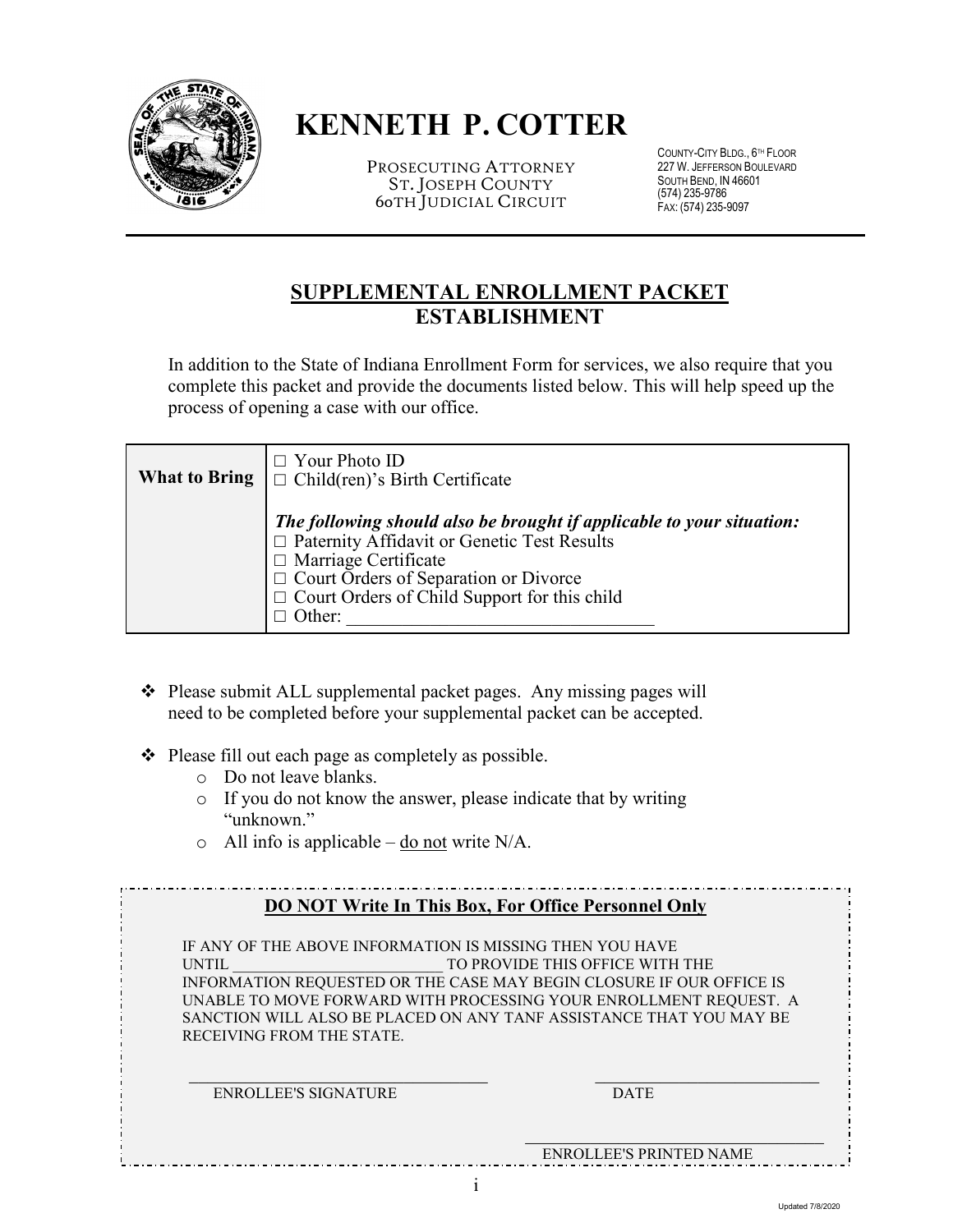### KEEP THIS INFORMATION FOR YOUR RECORDS

#### --**SERVICES PROVIDED BY THE ST. JOSEPH COUNTY CHILD SUPPORT PROGRAM--**

#### 1. LOCATION

If the non-custodial parent's whereabouts are unknown, an attempt will be made to locate a residence and/or employer address if we have sufficient information.

#### 2. ESTABLISHMENT OF PATERNITY, CHILD SUPPORT AND MEDICAL ORDERS.

If your child(ren) was born out of wedlock and no paternity affidavit was signed, then the child(ren)'s paternity will need to be established. All putative fathers must be named in this enrollment packet. If all putative fathers named in this enrollment packet are excluded this case will be closed until you provide our office with positive genetic test results that you have obtained on your own. Child support orders will be calculated based on the Indiana Child Support Guidelines.

#### 3. ENFORCEMENT – CHILD SUPPORT AND MEDICAL SUPPORT ORDERS

Appropriate action will be taken to establish, modify and/or enforce a support order against the non-custodial parent. Enforcement methods may include:

- Administrative actions, such as credit bureau reporting, vehicle liens, income withholding, and medical support orders
- $\bullet$  Judicial actions, such as court hearings to enforce or modify a child support order

*\*The Prosecuting Attorney and staff will have sole decision-making powers in regards to enforcement actions on your case.* 

#### 4. SERVICES NOT PROVIDED

- Dissolution of Marriage
- Custody or parenting time issues
- Enforcement of court ordered payment of unpaid bills, attorney's fees, medical bills, college expenses, property settlement obligations or tax exemption determination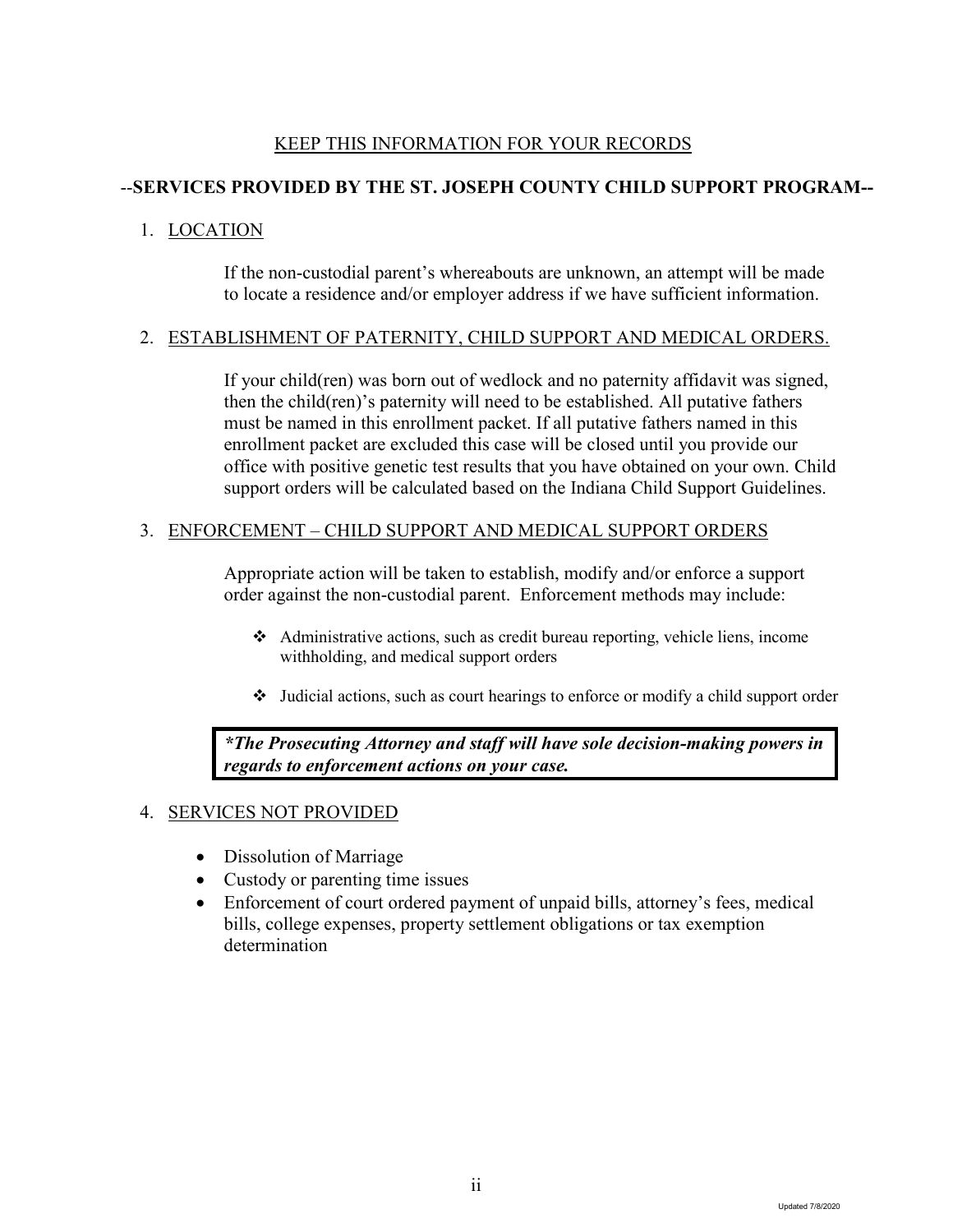#### 5. INTERSTATE CASES

The Uniform Interstate Family Support Act (UIFSA) provides for establishment and enforcement of support orders across state lines. It is a complicated process and may involve the following steps:

- A) The non-custodial parent must be located and the address must be verified.
- B) If there is an order in effect, a copy of the most recent order must be provided.
- C) An appointment will be set for you to complete the necessary documents. If you fail to appear for this appointment, you will be sanctioned and or your case will be closed.
- D) The documents are forwarded to the state where the non-custodial parent resides. They are processed by a statewide Central Registry before being forwarded to the actual county or town where the non-custodial parent resides.
- E) The Child Support Program and the Court where the non-custodial parent lives will assume responsibility for enforcement. **PLEASE NOTE: All proceedings in another state will be governed by their laws and their time frames. When one or both parents live in other states, jurisdiction may be at issue.**

#### 6. MISCELLANEOUS INFORMATION

- Our Deputy Prosecutors by law represent the State of Indiana, and they are not your personal attorneys.
- All cash child support payments must be made through the Clerk of the Court, all other payments must be made through INSCCU (Indiana State Central Collection Unit) or online by credit card at https://www.childsupportbillpay.com/indiana. Acceptance of direct payments from the non-custodial parent may result in the closure of your case.
- A non-public assistance case can be closed by a written request of the enrollee or at the prosecutor's request.\*

*\*An enrollee for paternity or support order establishment may request closure only after the establishment order is granted, unless there has been a "good cause" determination.* 

- As a condition of receiving TANF, support payments will be distributed to the state for reimbursement.
- In the State of Indiana, unless otherwise stated in the order, age of emancipation is nineteen (19).
- If a parent of a child involved in this case is under the age of eighteen (18), a parent or guardian must appear at any appointments and court hearings.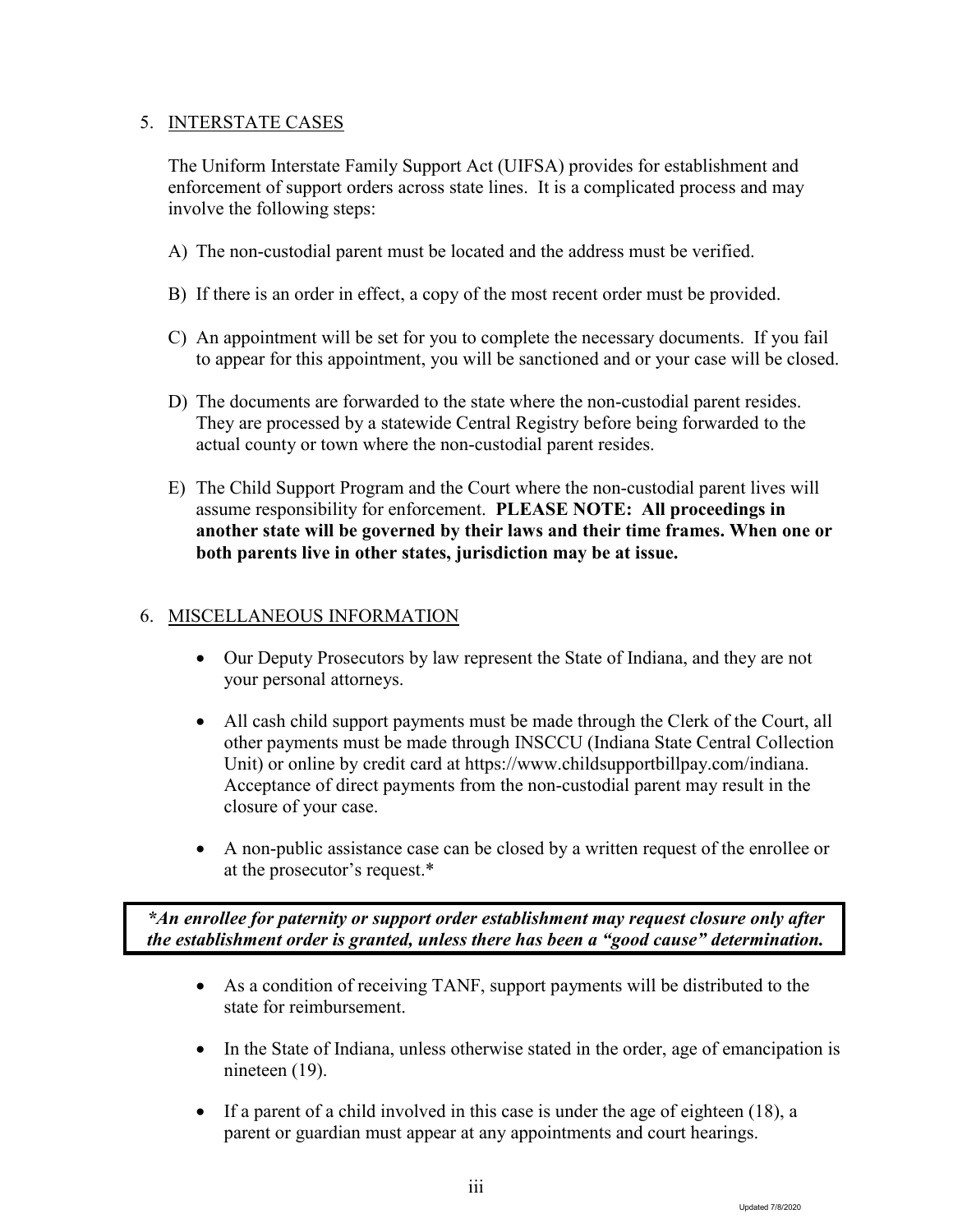## DESCRIPTION OF ENROLLEE'S RESPONSIBILITIES

- 1. At intake the enrollee must provide:
	- o A copy of your most recent court order
	- o Non-custodial parent's social security number, date of birth, address, and employer
	- o Summary and affidavit of direct payments, if applicable
	- o Completed enrollment form
	- o Birth certificate and paternity affidavit, if applicable
	- o Any other information as requested
- 2. After enrollment, the enrollee agrees to:
	- o Report changes which may affect your case, such as change of address, employer, medical insurance, or custody, and provide documentation where applicable within 48 hours
	- o Complete all documents as requested and required by the program, in a timely manner
	- o Appear upon notice to the Child Support Office; court and/or genetic test lab
	- o Direct case-specific questions to the caseworker in writing, by email or by phone

#### ENROLLEE COPY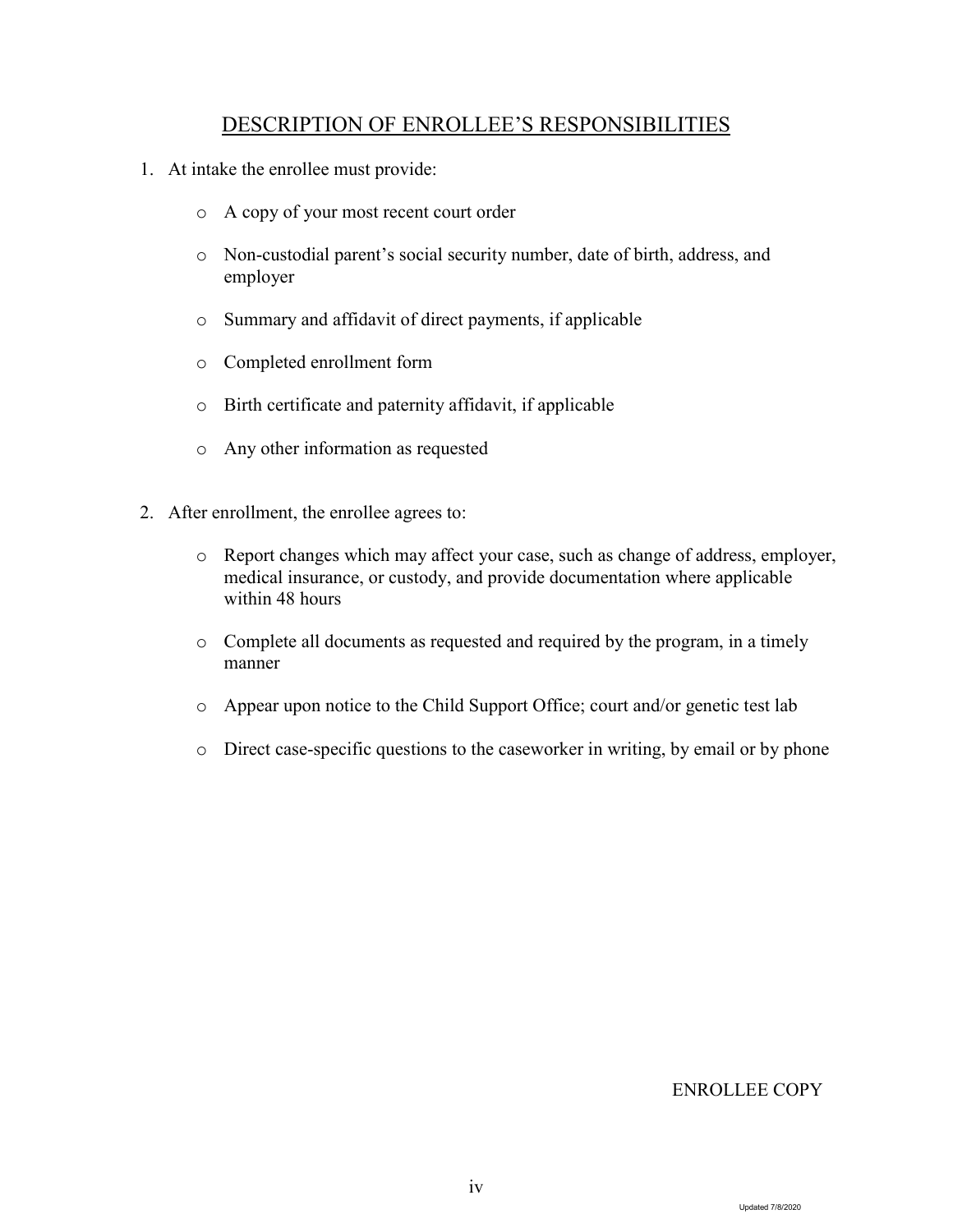## **OFFICE OF THE PROSECUTING ATTORNEY OF ST. JOSEPH COUNTY Child Support Division**

Kenneth P. Cotter, Prosecuting Attorney Ethan C. McKinney, Director

## **AGREEMENT OF RESPONSIBILITIES**

I, have read through and understand completely the points listed below. By signing this document, I agree to the guidelines and structures of the Child Support Division.

- I understand and agree that the Prosecuting Attorney and staff are not my private counsel.
- I understand and agree that the Prosecuting Attorney and staff work on behalf of the State of Indiana for and in the best interest of my child(ren).
- $\cdot \cdot$  I understand and agree that I cannot request closure of this case if it was opened for the purpose of establishing paternity and/or establishing a support order, until after a court order is in place.
- I understand that if a Paternity Affidavit has already been executed, the Prosecuting Attorney's office may oppose any Genetic Test request to the court.
- I understand and agree that the Prosecuting Attorney and staff will have sole decision-making powers regarding enforcement actions on my case.
- $\cdot \cdot$  I understand that I reserve the right to hire a private attorney at any time to enforce my child support case.
- I understand and agree that if I behave inappropriately (for example: using obscenities, shouting or continually using a loud voice, making rude comments or threats, etc.) the Prosecuting Attorney's Office reserves the right to limit my communication options with the office, close my case, and file criminal charges where suitable.
- $\bullet$  I understand and agree that it is my responsibility to provide all necessary information requested by the IV-D Office or my Child Support case will be closed.
- $\cdot \cdot$  I understand and agree that I must update the Child Support Division within 48 hours of any change of address, employment, insurance, or custody.
- I understand and agree that I must appear upon notice to the Child Support Office, court, and/or genetic test lab.

 $\mathcal{L}_\text{max}$  , and the contribution of the contribution of  $\mathcal{L}_\text{max}$  , and the contribution of  $\mathcal{L}_\text{max}$ 

Enrollee's Signature Date

1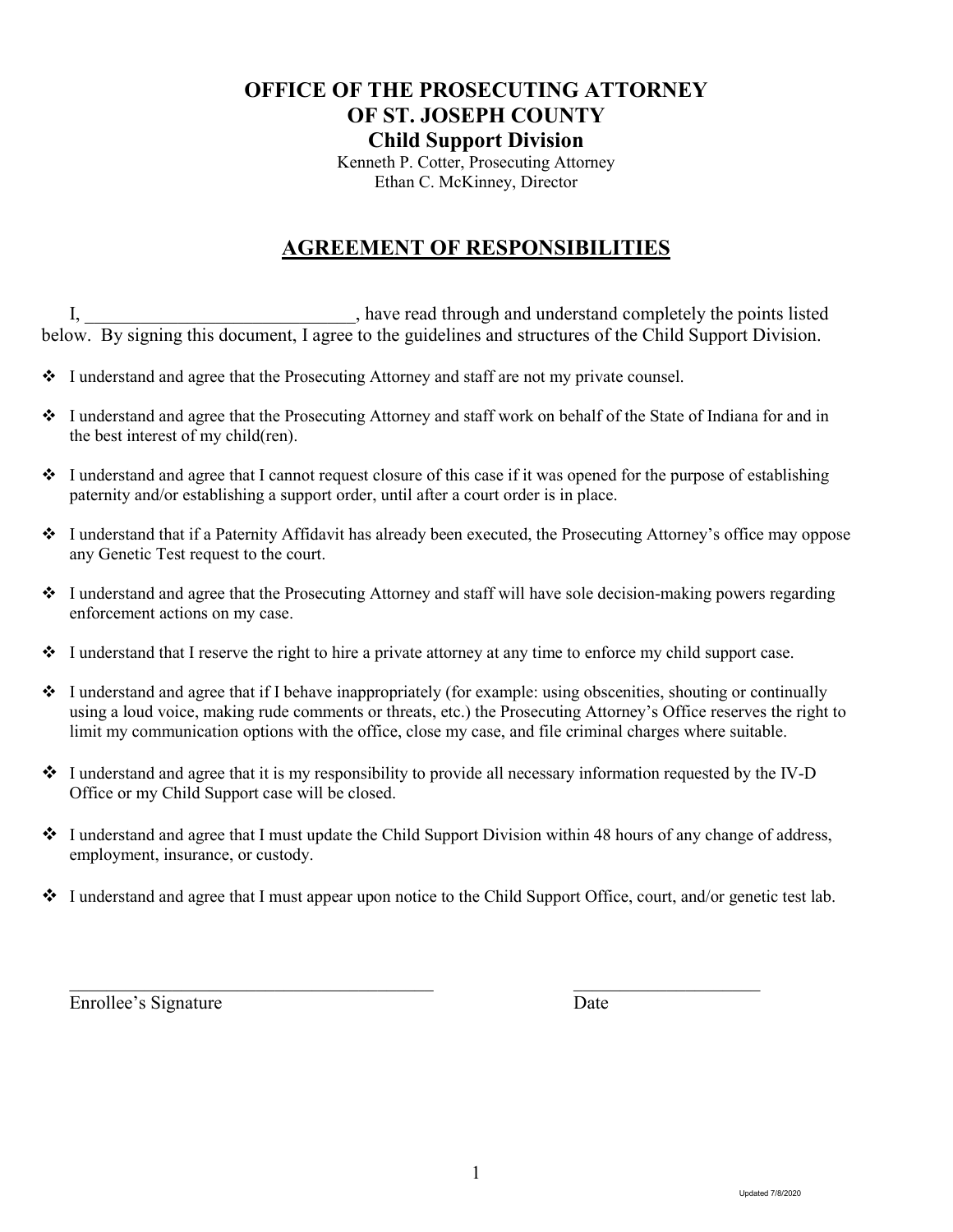### **NON-CUSTODIAL PARENT #1 INFORMATION**

| <b>FIRST NAME</b>                                                                                  | <b>MIDDLE</b>                                                               | <b>LAST NAME</b>                                                                                                                                                      | <b>MAIDEN</b>                                                                                                                                                                                                                 |
|----------------------------------------------------------------------------------------------------|-----------------------------------------------------------------------------|-----------------------------------------------------------------------------------------------------------------------------------------------------------------------|-------------------------------------------------------------------------------------------------------------------------------------------------------------------------------------------------------------------------------|
| Place of Birth (City & State)                                                                      |                                                                             |                                                                                                                                                                       |                                                                                                                                                                                                                               |
| Non-Custodial Parent                                                                               | $\Box$ is currently in the military                                         | $\Box$ has been in the military                                                                                                                                       |                                                                                                                                                                                                                               |
| Non-Custodial Parent                                                                               | $\Box$ is currently in jail $\Box$ has been in jail, prison or institution  |                                                                                                                                                                       | $\Box$ has never been incarcerated. If yes, when & where?                                                                                                                                                                     |
|                                                                                                    | Non-Custodial Parent's Father's Name                                        |                                                                                                                                                                       |                                                                                                                                                                                                                               |
|                                                                                                    | Non-Custodial Parent's Mother's Name                                        |                                                                                                                                                                       |                                                                                                                                                                                                                               |
|                                                                                                    | Other Contact Person for Non-Custodial Parent                               |                                                                                                                                                                       | Address and the company of the company of the company of the company of the company of the company of the company of the company of the company of the company of the company of the company of the company of the company of |
|                                                                                                    | Does the Non-Custodial Parent have any other children? $\Box$ Yes $\Box$ No |                                                                                                                                                                       |                                                                                                                                                                                                                               |
|                                                                                                    |                                                                             |                                                                                                                                                                       |                                                                                                                                                                                                                               |
|                                                                                                    |                                                                             |                                                                                                                                                                       |                                                                                                                                                                                                                               |
|                                                                                                    |                                                                             | *DO NOT COMPLETE UNLESS THERE IS <i>MORE THAN ONE</i> POSSIBLE FATHER OR YOU ARE THE<br><b>GUARDIAN OF THE CHILD AND OPENING A CASE AGAINST THE FATHER AND MOTHER</b> |                                                                                                                                                                                                                               |
|                                                                                                    |                                                                             |                                                                                                                                                                       |                                                                                                                                                                                                                               |
|                                                                                                    |                                                                             | <b>NON-CUSTODIAL PARENT #2 INFORMATION</b>                                                                                                                            |                                                                                                                                                                                                                               |
|                                                                                                    |                                                                             |                                                                                                                                                                       |                                                                                                                                                                                                                               |
| <b>FIRST NAME</b>                                                                                  | <b>MIDDLE</b>                                                               | <b>LAST NAME</b>                                                                                                                                                      | <b>MAIDEN</b>                                                                                                                                                                                                                 |
|                                                                                                    |                                                                             |                                                                                                                                                                       |                                                                                                                                                                                                                               |
|                                                                                                    |                                                                             |                                                                                                                                                                       |                                                                                                                                                                                                                               |
|                                                                                                    |                                                                             |                                                                                                                                                                       |                                                                                                                                                                                                                               |
|                                                                                                    | $\Box$ is currently in the military $\Box$ has been in the military         |                                                                                                                                                                       |                                                                                                                                                                                                                               |
|                                                                                                    | $\Box$ is currently in jail $\Box$ has been in jail, prison or institution  |                                                                                                                                                                       | $\Box$ has never been incarcerated. If yes, when & where?                                                                                                                                                                     |
|                                                                                                    | Non-Custodial Parent's Father's Name                                        |                                                                                                                                                                       |                                                                                                                                                                                                                               |
|                                                                                                    | Non-Custodial Parent's Mother's Name                                        |                                                                                                                                                                       |                                                                                                                                                                                                                               |
| Place of Birth (City & State)<br>Non-Custodial Parent<br>Non-Custodial Parent                      | Other Contact Person for Non-Custodial Parent                               |                                                                                                                                                                       |                                                                                                                                                                                                                               |
|                                                                                                    | Does the Non-Custodial Parent have any other children? $\Box$ Yes $\Box$ No |                                                                                                                                                                       | Names & Ages of those children <b>Exercise 2.2</b> Names & Ages of those children                                                                                                                                             |
|                                                                                                    |                                                                             |                                                                                                                                                                       |                                                                                                                                                                                                                               |
|                                                                                                    |                                                                             | <b>NON-CUSTODIAL PARENT #3 INFORMATION</b>                                                                                                                            |                                                                                                                                                                                                                               |
|                                                                                                    |                                                                             |                                                                                                                                                                       |                                                                                                                                                                                                                               |
|                                                                                                    | <b>MIDDLE</b>                                                               | <b>LAST NAME</b>                                                                                                                                                      | <b>MAIDEN</b>                                                                                                                                                                                                                 |
|                                                                                                    |                                                                             |                                                                                                                                                                       |                                                                                                                                                                                                                               |
|                                                                                                    |                                                                             |                                                                                                                                                                       |                                                                                                                                                                                                                               |
|                                                                                                    | $\Box$ is currently in the military                                         | $\Box$ has been in the military                                                                                                                                       |                                                                                                                                                                                                                               |
|                                                                                                    | $\Box$ is currently in jail $\Box$ has been in jail, prison or institution  |                                                                                                                                                                       | $\Box$ has never been incarcerated. If yes, when & where?                                                                                                                                                                     |
| <b>FIRST NAME</b><br>Place of Birth (City & State)<br>Non-Custodial Parent<br>Non-Custodial Parent | Non-Custodial Parent's Father's Name                                        |                                                                                                                                                                       |                                                                                                                                                                                                                               |
|                                                                                                    | Non-Custodial Parent's Mother's Name                                        |                                                                                                                                                                       |                                                                                                                                                                                                                               |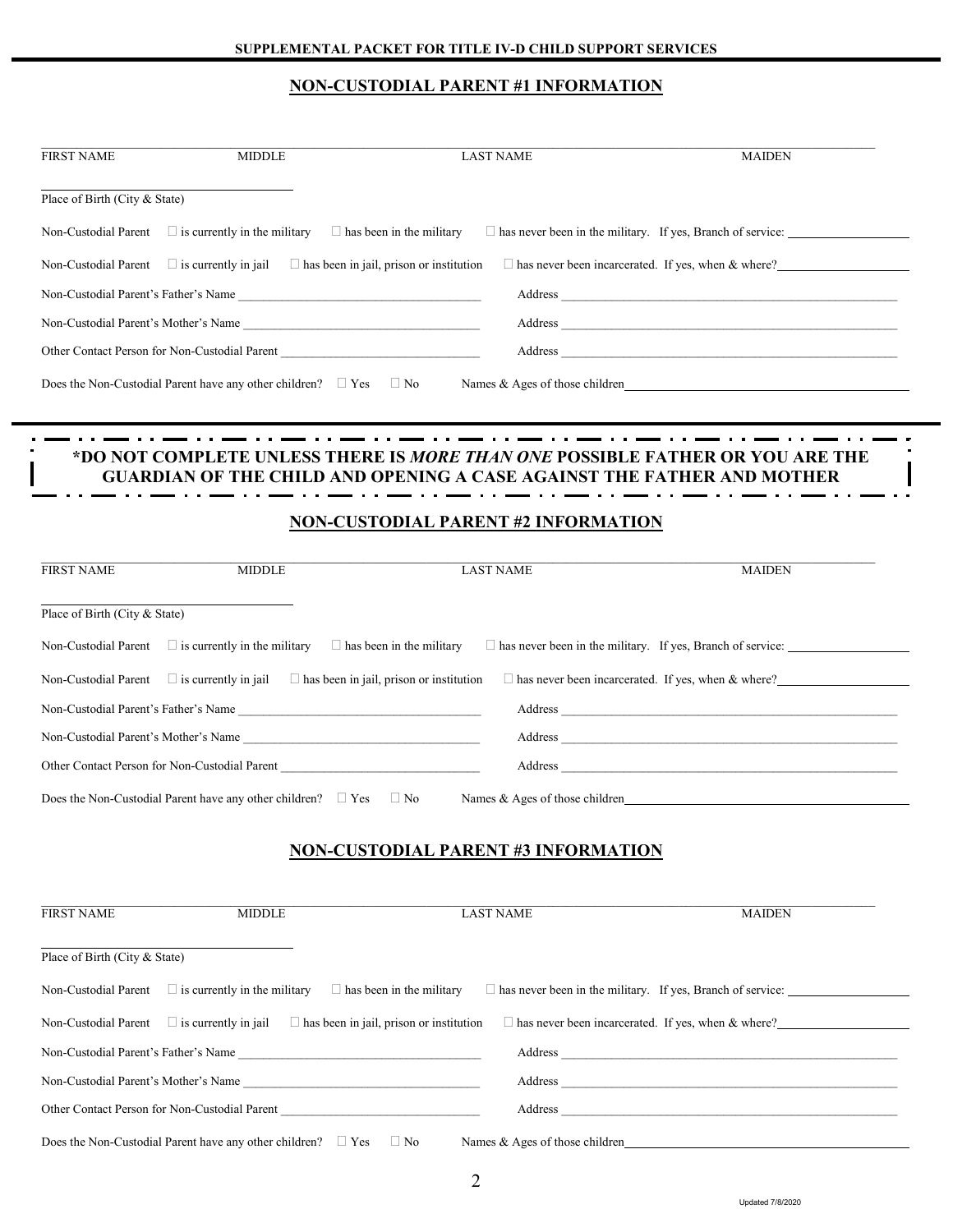#### **MARITAL STATUS**

|                                          |                                                                             | What is the current marital status between the mother and father of the child(ren) listed in this packet? (Select one)                                                                                                         |                               |                           |                                      |                  |
|------------------------------------------|-----------------------------------------------------------------------------|--------------------------------------------------------------------------------------------------------------------------------------------------------------------------------------------------------------------------------|-------------------------------|---------------------------|--------------------------------------|------------------|
| □ Married                                | □ Divorced                                                                  | Married but Separated                                                                                                                                                                                                          |                               |                           | $\Box$ Married but Legally Separated | □ Never Married  |
| Date Married                             | County & State of Marriage                                                  |                                                                                                                                                                                                                                | Date Separated or Divorced    |                           | County & State Separated or Divorced |                  |
| ❖                                        |                                                                             | If married and separated, are you going to file for divorce, if so when?                                                                                                                                                       |                               |                           |                                      |                  |
| ❖                                        | Have you ever been married to anyone at all? $\square$ Yes $\square$ No     |                                                                                                                                                                                                                                |                               |                           |                                      |                  |
| ❖                                        |                                                                             | If yes, to whom and what are the dates of the marriage?<br><u>Conservation</u>                                                                                                                                                 |                               |                           |                                      |                  |
|                                          |                                                                             | <b>INFORMATION ABOUT CONCEPTION TO BE COMPLETED BY THE MOTHER</b>                                                                                                                                                              |                               |                           |                                      |                  |
|                                          |                                                                             | When and where did you meet the person(s) you believe to be the father of your child(ren)? (City and State)                                                                                                                    |                               |                           |                                      |                  |
| Did you and he live together? $\Box$ Yes | $\Box$ No                                                                   |                                                                                                                                                                                                                                |                               |                           |                                      |                  |
|                                          |                                                                             | Where? (City and State) has a state of the state of the state of the state of the state of the state of the state of the state of the state of the state of the state of the state of the state of the state of the state of t |                               |                           |                                      |                  |
|                                          |                                                                             | What City and State was the child conceived in?                                                                                                                                                                                |                               |                           |                                      |                  |
|                                          |                                                                             | During the month before, month of, or month after conception, did you have sexual intercourse with anyone else?                                                                                                                |                               | $\Box$ Yes                | $\Box$ No                            |                  |
|                                          |                                                                             | If yes, who? (List all):                                                                                                                                                                                                       |                               |                           |                                      |                  |
|                                          |                                                                             | Were you married to someone else other than the presumed father, at the time of conception? $\Box$ Yes $\Box$ No                                                                                                               |                               |                           |                                      | If yes, to whom? |
|                                          |                                                                             | INFORMATION ABOUT CONCEPTION TO BE COMPLETED BY THE (ALLEGED) FATHER (ONLY IF HE IS THE ENROLLEE)                                                                                                                              |                               |                           |                                      |                  |
|                                          |                                                                             | When and where did you meet the mother of the child(ren)? (City and State)                                                                                                                                                     |                               |                           |                                      |                  |
|                                          |                                                                             | Did you and she live together? $\Box$ Yes $\Box$ No If yes, when?                                                                                                                                                              |                               |                           |                                      |                  |
|                                          |                                                                             |                                                                                                                                                                                                                                |                               |                           |                                      |                  |
|                                          |                                                                             | What City and State was the child conceived in?<br><u> and</u> conceived in 2                                                                                                                                                  |                               |                           |                                      |                  |
|                                          | Are you named as the father on the child's birth certificate? $\square$ Yes | $\Box$ No                                                                                                                                                                                                                      |                               |                           |                                      |                  |
|                                          |                                                                             | Was the mother married to someone else other than you at the time of conception?                                                                                                                                               | $\Box$ Yes<br>$\Box$ No       |                           |                                      | If yes, to whom? |
|                                          |                                                                             |                                                                                                                                                                                                                                | <b>ADDITIONAL INFORMATION</b> |                           |                                      |                  |
|                                          | Has genetic testing been completed? $\Box$ Yes $\Box$ No                    |                                                                                                                                                                                                                                |                               |                           | If yes, what were the results?       |                  |
|                                          |                                                                             | If genetic testing has not been completed, will the non-custodial parent request genetic testing?                                                                                                                              | $\Box$ Yes                    | $\Box$ No<br>$\Box$ Maybe |                                      |                  |
|                                          |                                                                             | *If a Paternity Affidavit has already been executed, the Prosecuting Attorney's office may oppose any Genetic Test request to the court.                                                                                       |                               |                           |                                      |                  |
|                                          |                                                                             | Have any police reports, protective orders, no contact orders. or criminal charges been filed as a result of domestic violence, stalking, or sexual assault ? $\Box$ Yes                                                       |                               |                           |                                      | $\Box$ No        |
|                                          |                                                                             | If yes, please provide names of parties involved, dates, location, and supporting documentation:                                                                                                                               |                               |                           |                                      |                  |
|                                          |                                                                             |                                                                                                                                                                                                                                |                               |                           |                                      |                  |

Any other information that you believe is important that you did not already state: \_\_\_\_\_\_\_\_\_\_\_\_\_\_\_\_\_\_\_\_\_\_\_\_\_\_\_\_\_\_\_\_\_\_\_\_\_\_\_\_\_\_\_\_\_\_\_\_\_\_\_\_\_\_\_\_\_\_\_\_\_\_\_\_\_\_\_\_\_\_\_\_\_\_\_

**I affirm under penalty of perjury that the foregoing information is true and correct to the best of my knowledge and belief.**